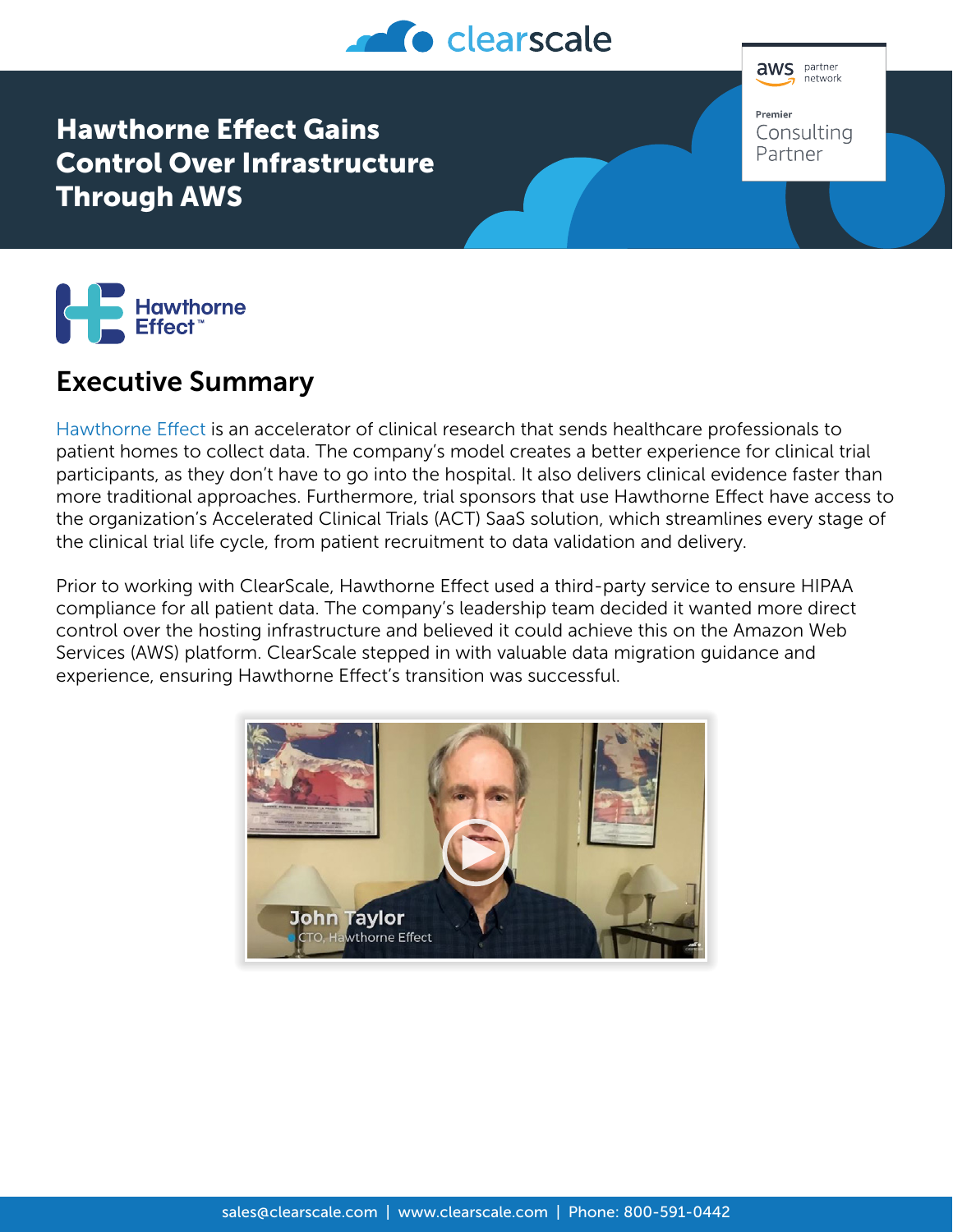

## The Challenge

Data security is critical to Hawthorne Effect's business. Everything the company does revolves around collecting, storing, and sharing sensitive patient data. Given the importance of proper data management and compliance, Hawthorne Effect initially used another platform that made adhering to HIPAA, GDPR, and other privacy regulations easier. However, this meant Hawthorne Effect gave up a certain amount of control over its hosting infrastructure.

After conducting some research, Hawthorne Effect determined it would be better to transition from the third-party platform to a self-controlled AWS environment. Of course, this migration had little room for error. In addition, Hawthorne Effect wanted to take the opportunity to leverage AWS services to elevate overall performance.

Hawthorne Effect knew it wanted a consultant to support the migration. The team reached out to AWS who, in turn, recommended ClearScale a cloud system integrator with the AWS Healthcare Competency. The two organizations decided to partner together and bring Hawthorne Effect's vision to life.

"The folks at ClearScale were great to work with, and the project manager was fantastic at keeping us in tune with progress. Overall, ClearScale's expertise gave us peace of mind about such an important change for our business."

John Taylor, CTO, Hawthorne Effect

## The ClearScale Solution

First, ClearScale learned about Hawthorne Effect's application, the underlying framework, and migration goals. The client shared exactly what it wanted in its new cloud environment, as well as how ClearScale could help position the business for future growth. ClearScale took this information and created a project timeline and robust transition plan.

The migration to AWS itself went smoothly, and ClearScale leveraged a number of AWS services for the project including Amazon EC2, Amazon RDS, Amazon S3, and more. The team made sure all details were covered and that Hawthorne Effect was always aware about what was happening. Once on AWS, ClearScale pointed out how Hawthorne Effect could leverage different AWS solutions to further boost performance, security, and availability.